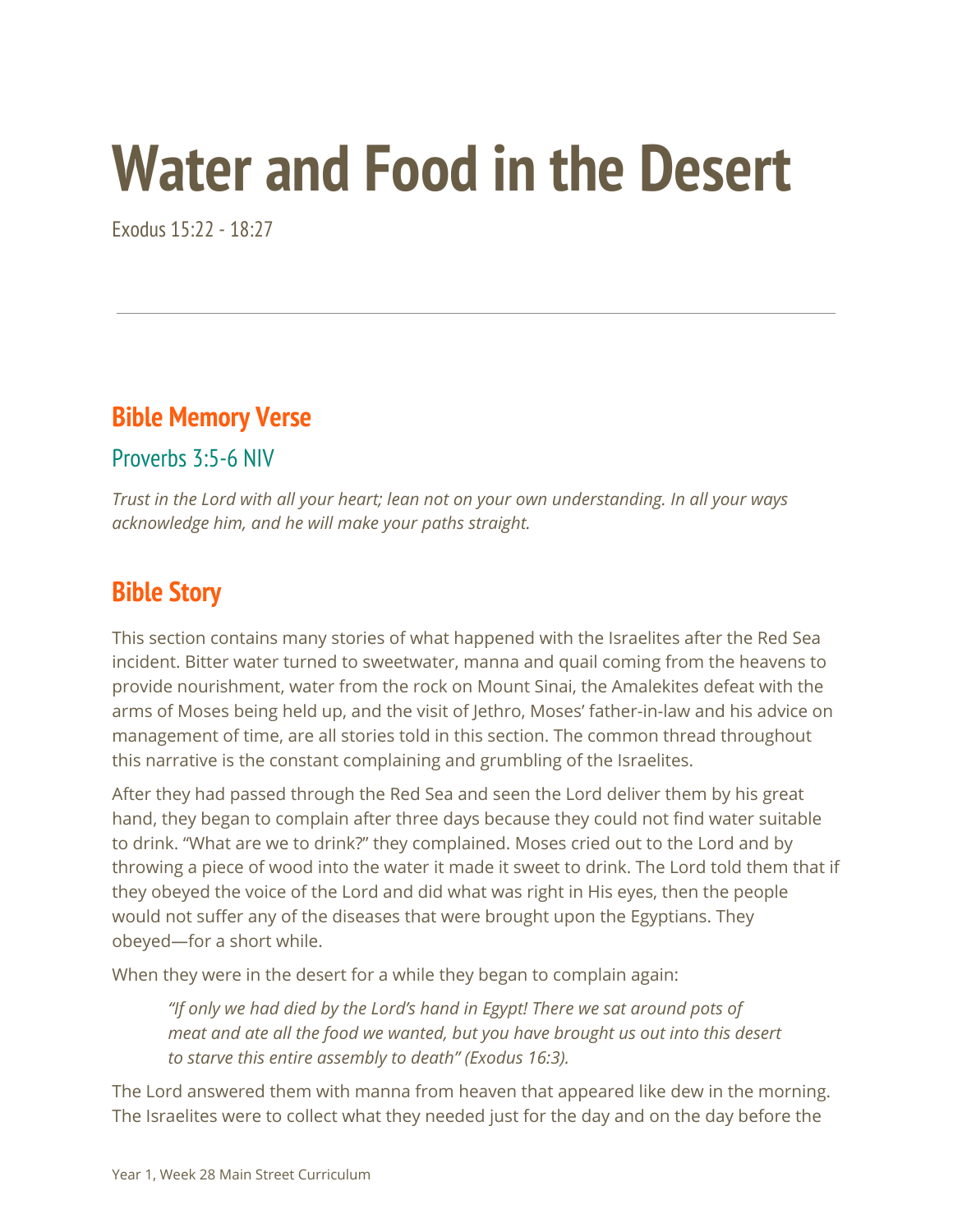Sabbath they were to collect what they needed for two days. If they kept the manna for longer than the time prescribed, then they would be disobeying the Lord. Most of the people paid attention, but alas some did not. Those who kept the bread longer discovered the bread to be full of maggots and smelly. The Lord also sent quail to them from the heavens and they ate their full.

Furthermore, the water issue came up again: "Give us water to drink," they said, quarreling with Moses (Exodus 17:2). Moses cried out to the Lord and the Lord provided. Moses was told to strike the rock with the staff and water would come forth. So Moses did this and they were provided for.

Then the issue of an opposing army came up—the Amalekites. They came to attack the Israelites in the desert, but the Lord was against them. Joshua led men into battle while Moses stood on top of a hill overlooking the battlefield. As long as Moses held up his hands, the Israelites were winning, but whenever he lowered his hands, the Amalekites were winning (Exodus 17:11). Moses grew tired of holding his hands up, so Aaron and a man named Hur went to the top of the hill and gave Moses a stone to sit on while the two men held up Moses arms for him. Because of this, the Israelites were able to defeat the Amalekites that day.

Then Jethro visits Moses and dispenses some good advice to Moses: stop trying to do all the work yourself and let other people be filled with the spirit of wisdom and discernment and judge alongside of you. Moses realizes that his father-in-law's wisdom is wise and he follows this advice, thus saving himself a lot of time and energy.

The constant nature of the "grumbling" of the Israelites is a foreshadowing of what is to come. They are fickle. They do not trust the Lord. They easily forget what the Lord has done for them. Later on when Moses gives his final speech to the Israelites, he tells them that he hopes they choose to follow and trust the Lord, but he knows that they will not and he goes on to tell them the consequences of their inevitable action. Not much faith in these people is there? They are very representative of the human race and how fickle we are when it comes to dying to self and trusting the Lord with our lives.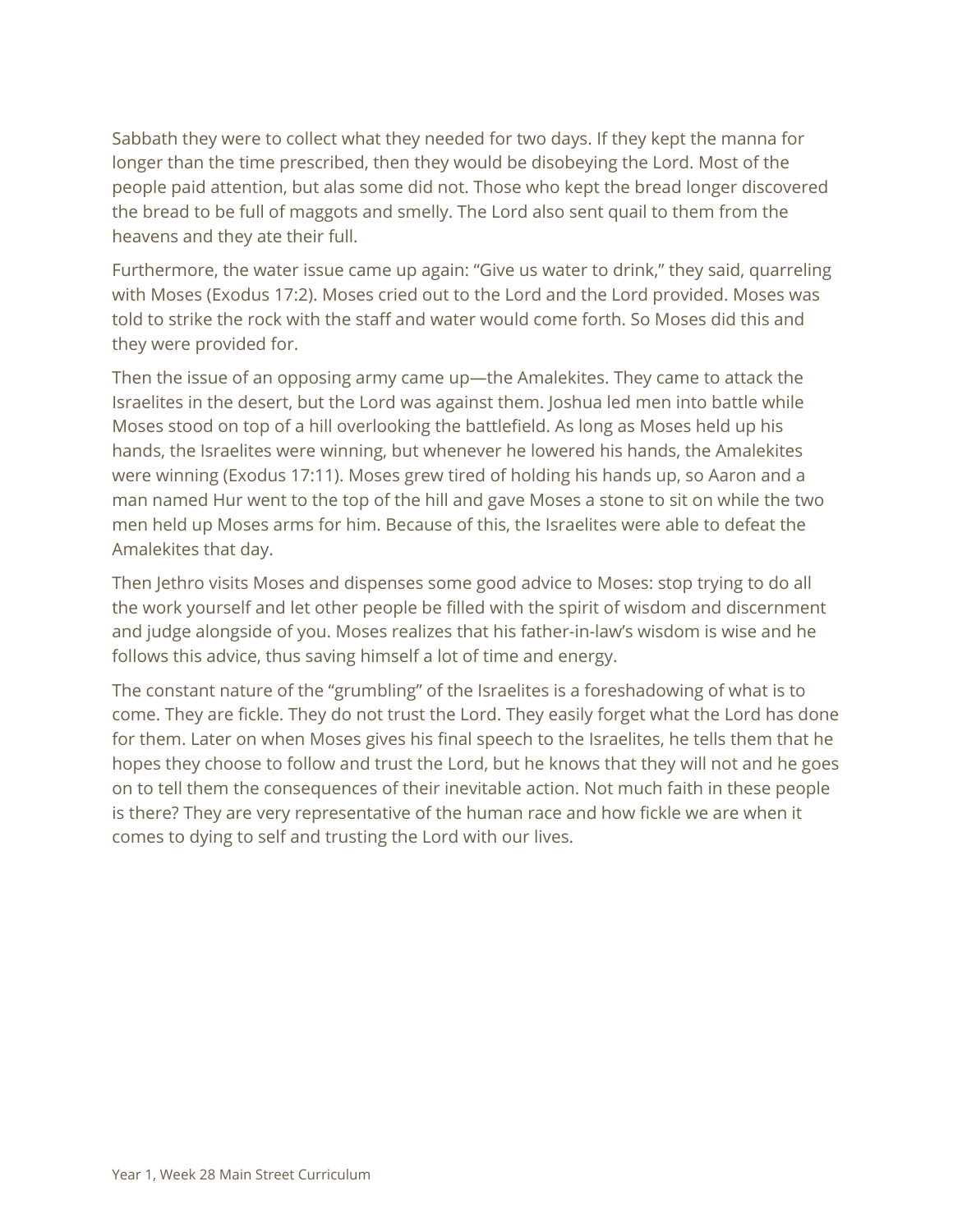### **Life Application**

The main lesson in this series of stories is that the Lord provides. He is the ultimate provider. He gives us all good gifts and has our lives in his hands. Instead of grumbling and complaining about what we do not have, let us rejoice and be thankful for what we do have. For there are many who do not have as we have.

Less complaining, more praying. Most of our thoughts and actions in life are of a grumbling nature, not a prayerful and thankful nature. Instead of being thankful for what the Lord has given us, we complain and want more. We do not think of thanking our parents for what they do for us, but rather griping about what they do that is seemingly against us. Our line of action should be prayerful thanksgiving instead of spiteful complaining.

#### **Review Questions**

- 1. What was the first thing the Israelites began to complain about after they crossed the Red Sea? They were thirsty and they had no suitable water to drink!
- 2. What did Moses do to make the water suitable to drink? Threw a piece of wood into it.
- 3. What did the Israelites complain about the next time? They were starving!
- 4. What did the LORD God send them for food and what was it like? Manna and was like
- 5. When and where did the manna show up? In the morning and it was like dew on the ground.
- 6. What did Moses do to get water from the rock after the Israelites grumbled and complained again of being thirsty? He struck it with his staff and water came out
- 7. How did the LORD God protect and save the Israelites from the Amalekites? Two men helped keep Moses' hands raised so the Israelites could keep winning

## **Coloring Sheet**

Next page